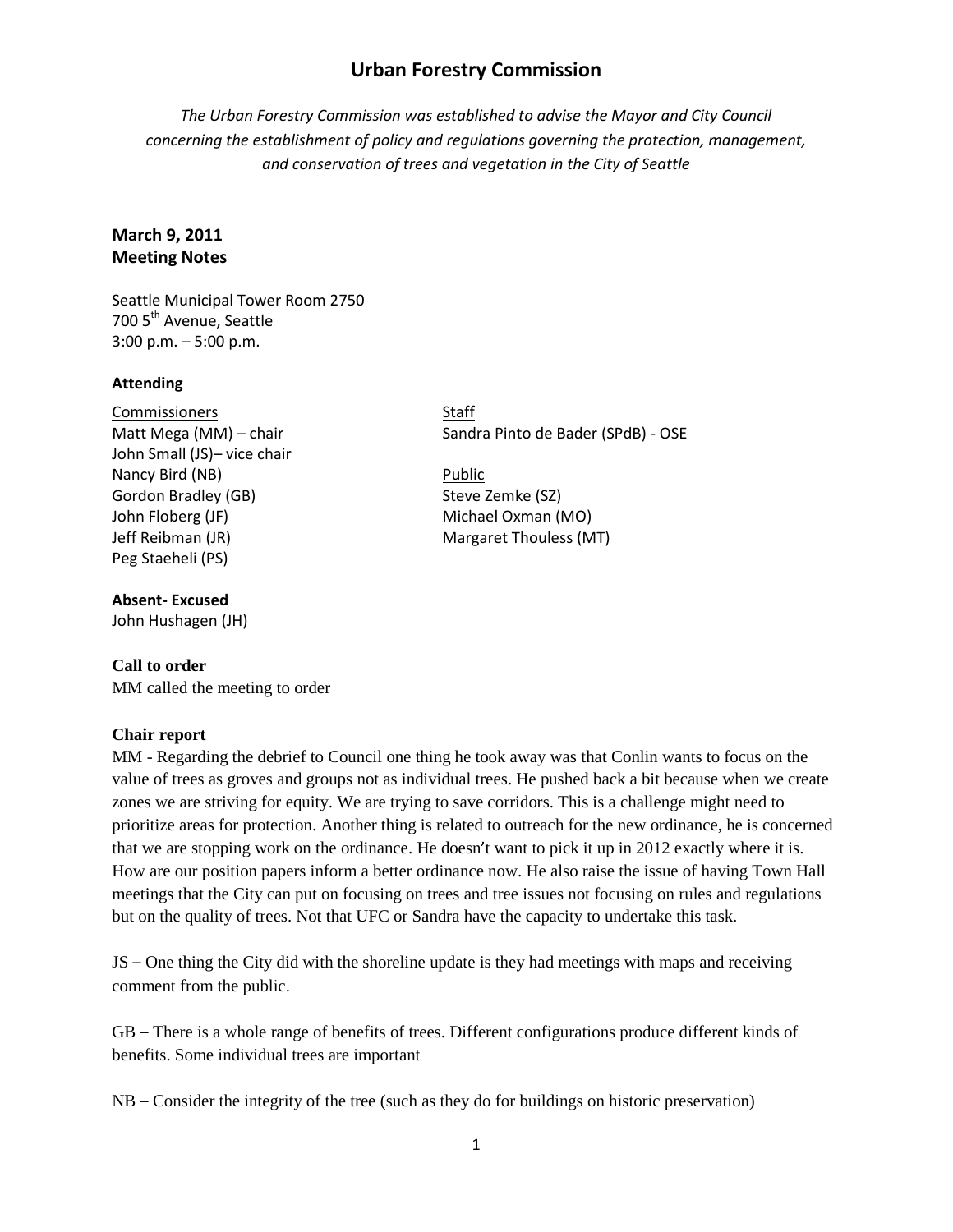JR – Talk about opportunities during this break. Shift research to ecological and ecosystems research. Everything we do is based on the development paradigm. Look at actual natural systems functions. Maybe move towards exceptional grove protection vs. individual tree protection.

MM – Does this fit with the Green Factor?

JR – It's not necessarily related. New low rise code created more flexibility by creating larger landscape areas.

JF – People in the Cascade Land Conservancy are involved in eco-systems values

JR – monetizing the value of trees – not enough work has been done in this area. How do groves impact tree health?

JR – He and Peg met with SPU (Nancy Ahern and Miles Mayhew) and looked at a report on the percentage of water intercepted and stormwater benefits. He and Peg can brief the UFC later on and maybe invite Miles and Nancy for a Q&A session with the UFC

JF – how do we measure benefits of groves vs. individual trees? Maybe use an optimization algorithm for corridor movement, species movement, minimal viable size for ecosystem value? Need to define what we want to get out of it. To move in the direction that would be supportive of value

MM – does that fit into the ecosystems metrics for the tree protection position paper?

JS – no net loss of ecologic function is mentioned in the shoreline master plan. We'll talk about this when we move to the Shoreline Master Plan.

 $MM - JF$  is stepping back and looking at the function and JS is looking at it from the regulatory perspective.

JS – it's good to think about it in the context of what are you going to do with information once you have it. He works in critical areas, shorelines and there is the good intention to maintain ecological function but when you deal with the code it doesn't happen. It is measurable, actionable, equitable? Is it more of a goal or more of a role data point.

JF – More effective to focus on how business is done in the City and regulations.

JS – it might fit better in the Urban Forest Management Plan (UFMP) update and not on the Tree Protection Ordinance (TPO).

JF – the Commission needs to address both

### R**eview of 2011 UFC Work Plan timeline**

MM – asked for clarification on why revisit the work plan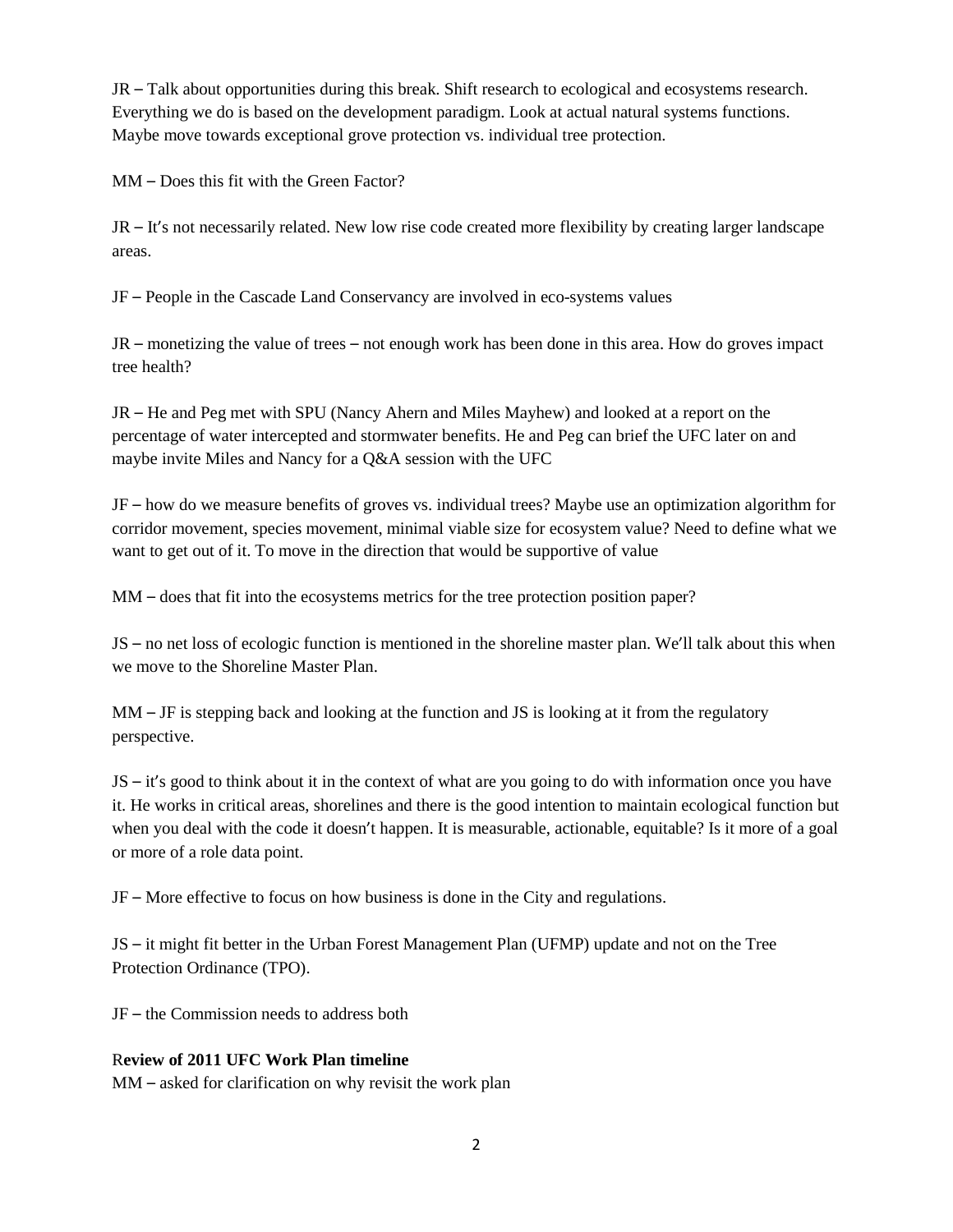JS – Starting with public comment had the notion that this is an opportunity to stop reacting and frame the debate with Town Hall meetings and such. UFC can set agenda more proactively. Last year was very reactionary in nature.

SPdB – PS said that knowing how the City works. If Council is looking at resuming activity on the ordinance in 2012 it might be more like two years. It would be good to revise the work plan to tee up issues in a more proactive way

SPdB – Learned more about the process for the UFMP 2012 update. Met with Tom Hauger (DPD) who is in charge of the Comprehensive Plan update next year. The UFC sent a letter encouraging Council to adopt the plan or provide input for the 2012 update so they can get behind it. Due to the discrepancy between the canopy cover goal stated in the Comp Plan (40%) and the UFMP (30%) it would not be legal for Council to adopt a plan that is inconsistent with the Comp Plan. The Comp Plan calls for 40% with a 1% annual increase. If the UFMP is ever to be adopted by Council it would need to be consistent with the Comp Plan. It would be very helpful for the UDMP update to have the UFC support on advocating for consistency between the two documents. If you could include in the work plan work to provide DPD with a recommendation around what the UFC believes the correct canopy cover goal number is. The timeline for the Comp Plan update requires to provide DPD with proposed language on the goal (the specific percentage the UFC considers to be appropriate) by May 2011. It's possible to change the comp plan but we would need to work with Council on that.

JR – everything is on the table during the full Comp Plan update. What would be the best vehicle for advocacy besides the letter to Tom Hauger and Diane Sugimura?

SPdB – getting the full force of the UFC behind a recommendation would be very helpful. If she had to make a recommendation she would advocate for 30% based on what she's learned from the process the Urban Forest IDT undertook to arrive to that number. If the UFC considers a different number to be adequate it would be very helpful to know it.

NB – 30% doesn't have to be the end of it. We could make a much longer term goal. It doesn't seem like we can afford to lose any trees at all. Any steps we take back on the regulatory approach with be very important. Need to take the political hat off.

JR – UFMP will be updated in 2012. Comp Plan updates in 2013. Need to have the right wording in the Comp Plan draft so we can align the UFMP update. After Comp Plan is updated then UFMP can be adopted.

MM – We could use the Comp Plan and UFMP updates dovetail and start having conversations about trees with the public

SPdB – there was the question of whether we could remove the 30% goal from the UFMP and I said no. The UF IDT manages to that number. We need to have "a" number as a management tool.

JF – What came out for him at our last meeting is that the 30% did not have a scientific base but was appropriately aspirational given other cities. We have our work cut out for us. We can point to American Forests but that's not a scientific number.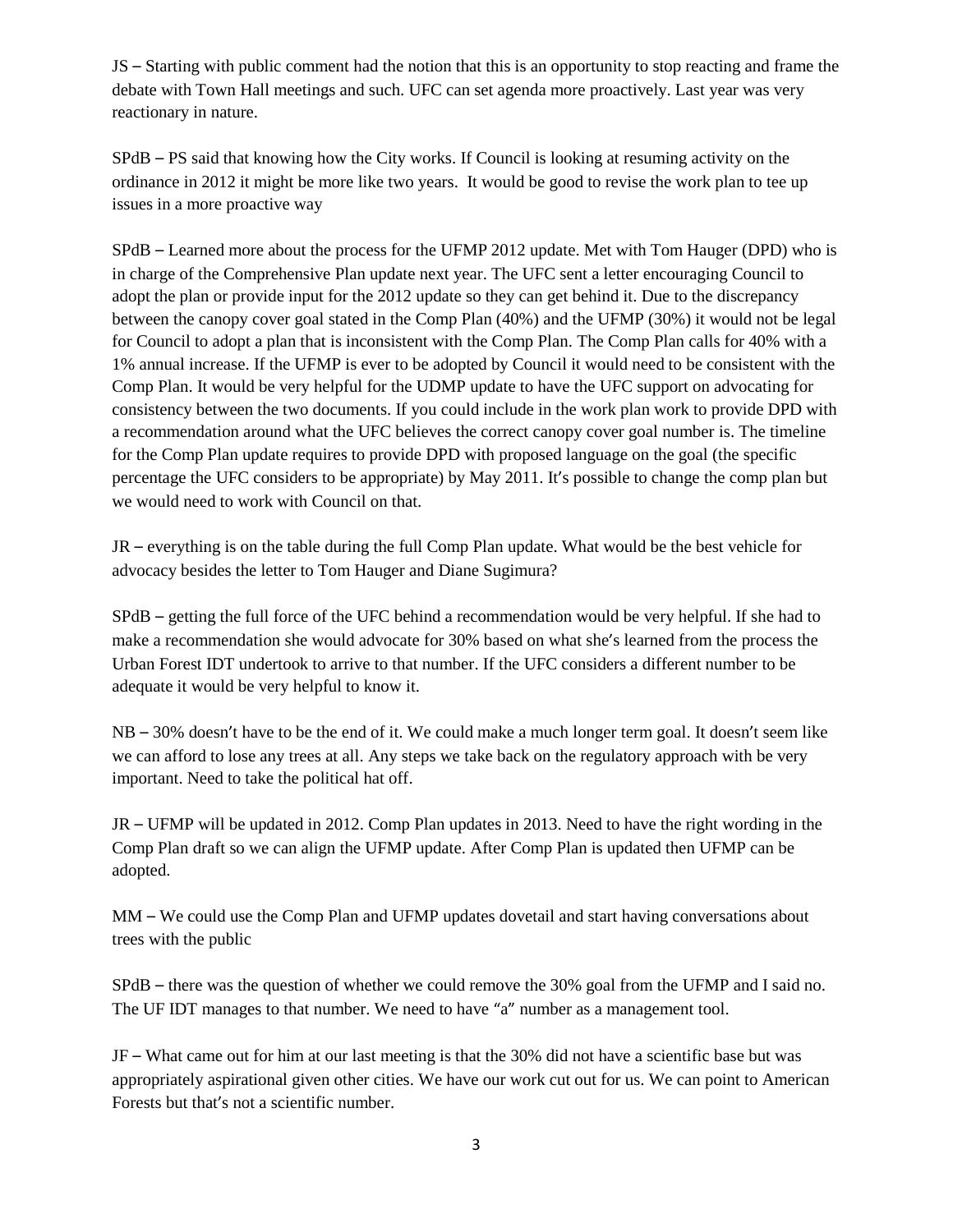JR – the 30% number is a thoughtful analysis of development patterns in Seattle. Still legitimate base.

JF – Range of canopy among 40-50 cities and say where Seattle is among them. It's not very strong.

JR – I don't think it's not strong. Look at land use patterns, lot size, foot print, plantable areas, ROW, etc. if we analyze it and come up with what's available. I think the 30% is strong.

NB – the 30% sounds like the City staff that looked into it think it's reasonable. If we look into that we can then say if we were to achieve 40% this is what we would have to do. Provide alternatives that are bigger than the tree ordinance. Maybe tackle different zones. There might not be the political will to take it on.

JF – this is academic. 30% is such a reach. Once we get to 30% we can then talk about 40%. We need a benchmark. A number we can start with.

PS – The benchmark is coming, so let's putting aside. We don't have a 'why' we only have a 'what'. We need to defend the why once we start enforcing the canopy cover. We have time and we can work on getting to the why. There is no enough research being done around this so we might not get to an accurate why.

JR – Isn't monetized value of ecosystems services the shy?

PS – from an enforcement standpoint we are talking that doesn't have anything else behind it

JF – more value with more trees but still have competing uses. How can we justify ourselves.

JR – would like to hear an ecosystems-based argument for the number

GB – speed limits, height limits, how defensible are those?

PS – those have safety data and basis to a degree

JS – might need more why. Could focus on year-by-year metrics and goals. Let's not worry about 2024 but 2014. What kind of trajectory can we expect. iTree data will be a good set of data. Imagery and Lidar is starting to be more readily available.

JF – the Comp Plan calling for 1% annual increase in canopy cover assumes we can measure our canopy annually and that the error is lower than the 1% called for.

MM – Even iTree won't give you a year-by-year level of detail. The data is changing. Land use determination from aerial photos. He is working in a project in Columbia City with four UW students using land use determination from aerial imagery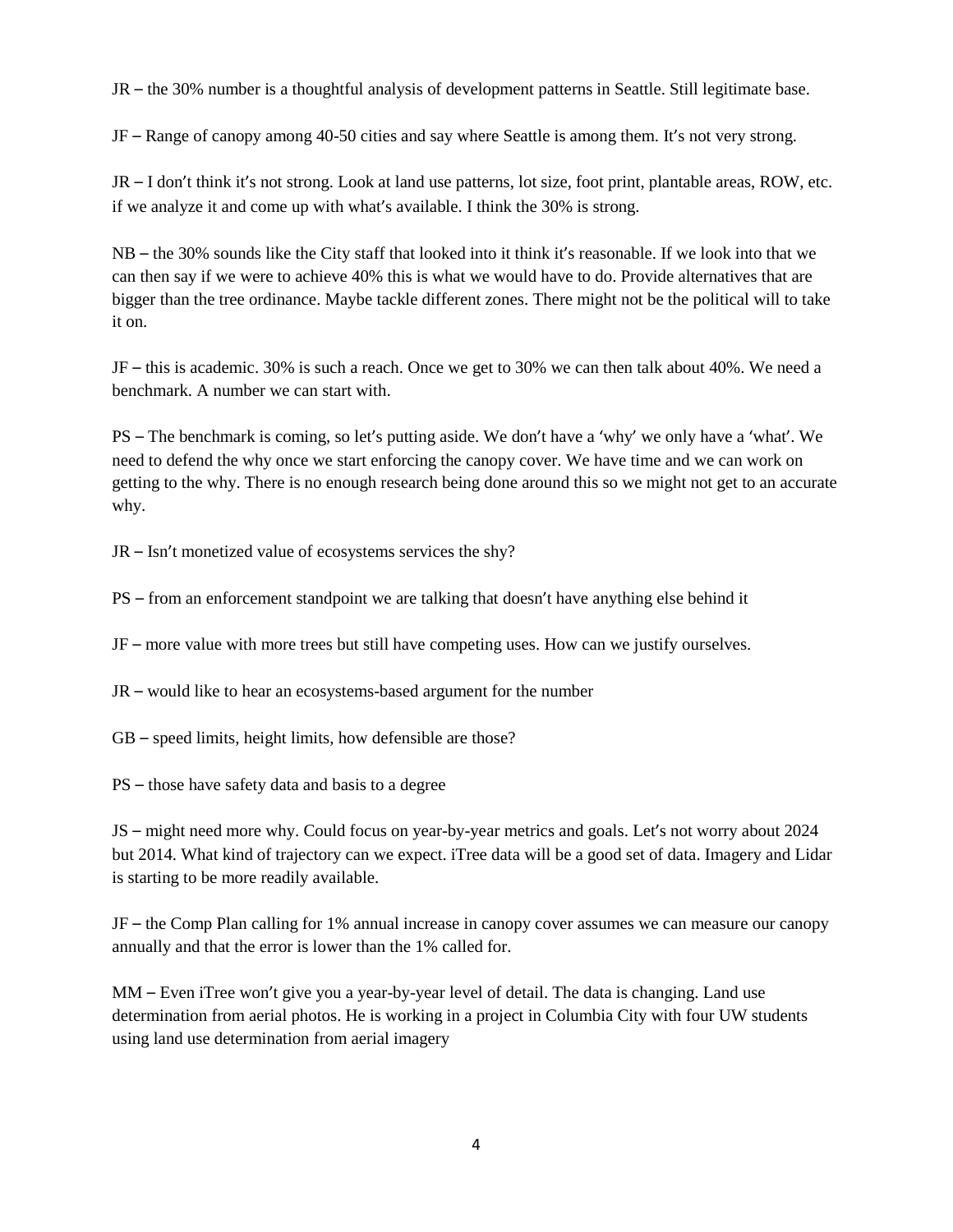JR – have a goal to produce a meaningful statement for the Comp Plan within a month and a half, with a how much (%) with the scientific why to justify the goal. We, as a group need to be able to get behind a letter that includes a "what" and a "why."

SPdB - Maybe a meeting with those players who produced the 30% number.

NB, JR, and JF will work on producing a recommendation for the Comp Plan. Sandra offered her support.

PS – is interested in the hydrology piece. Felt like lot of time was wasted throwing the baby out with the bath water. Time would be better spent going to community meetings. I don't believe the community quite gets the issue.

MM – no sense on continuing to write position papers if City is not working on it. Raise issues with a different method. Maybe conversations, Town Hall meetings, etc.

NB – We have some of that in the 5-year work plan. She will work with Matt on adjusting the work plan

PS – the message has not gone across from departments to the community on tree preservation and canopy cover.

NB – getting back on how we are submitting information to the City. When staff receives input, they already wrote their piece, right. With this piece what's the best way to support Sandra on this.

SPdB – DPD said if you would like me to include a change to the canopy cover goal I will need input from you. If it came from the UFC that would have weight.

NB – that clarifies that. Advocacy piece is important. How can we re-shift our work plan to address it.

MM – our second meeting of the month is supposed to be a working meeting. Small group meets first and brings it to the UFC to work on.

### **Shoreline Master Plan review**

JS – recommends UFC comments on issues regarding the language used in the shoreline master plan (SMP) that would be consistent with a future tree protection ordinance. He then walked through his comments on the different issues he saw in the proposed amendments to the shoreline master plan. (detailed conversation recorded in digital recording of the session: <http://www.seattle.gov/trees/meetingdocs.htm>

JS will produce a draft Memo for UFC adoption focusing on trees, critical root zone and lack of protection for non-native mature trees.

### **Letter to Urban Forest IDT – introduction and possible vote**

MM – is there any comment on the letter? It's really an effort to reach out and connect with the IDT.

NB – Last paragraph could be more direct.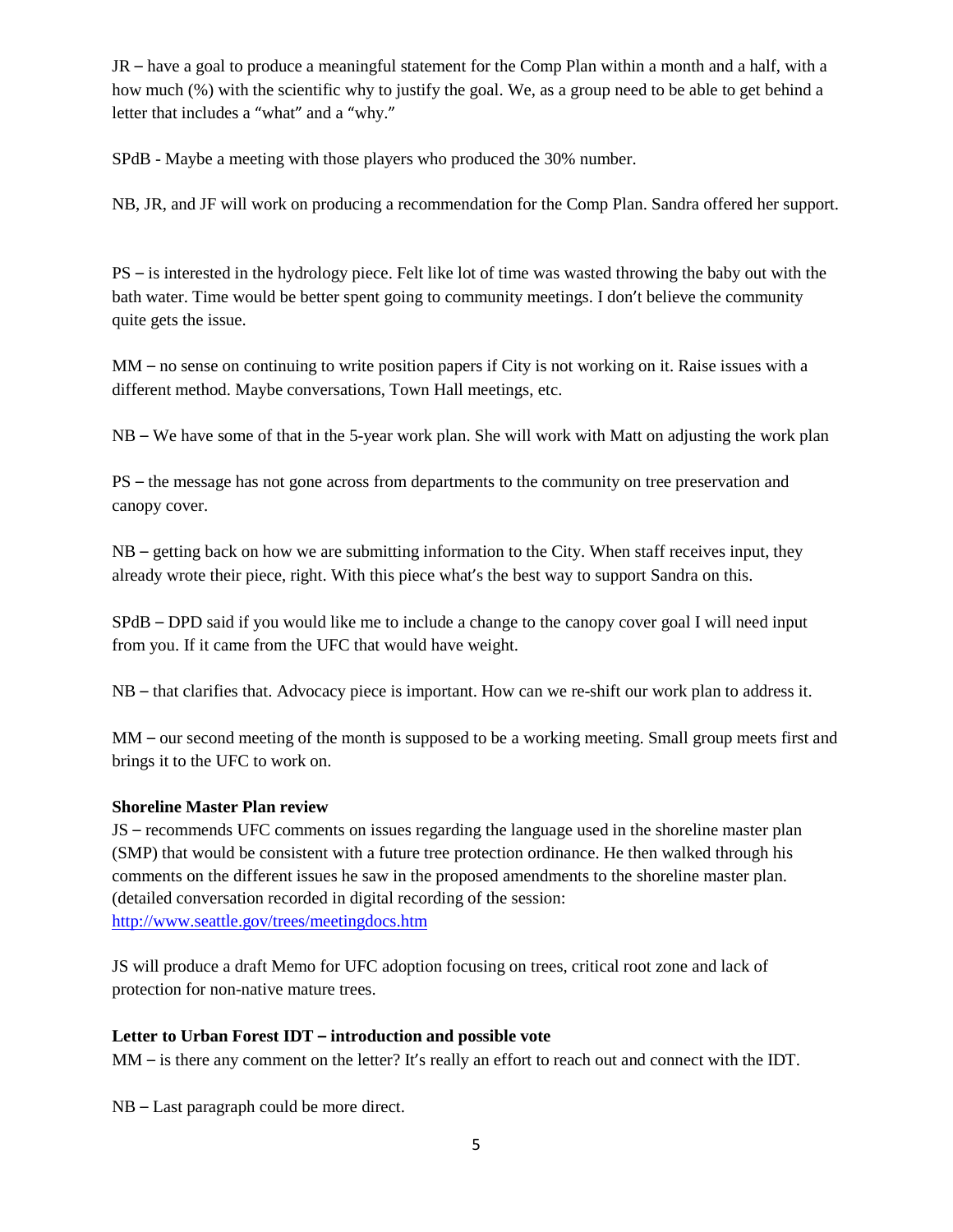PS – something up front, thank you for your commitment we are looking to strengthen our partnership.

JR – instead of saying 'one thought is to…' we propose that we meet quarterly.

NB – what format would that be?

SPdB – meet to talk about the 2011 work plan.

PS – how many people are we talking about?

SPdB – probably 15 people. All departments are involved and if someone doesn't attend, then they can read the notes.

JR – he liked the annual brainstorming. Strategy, big picture session.

 $NB - good$  to see how work plans align

JR – then we can create

SPdB – ongoing coordination is my role

MM – propose an annual meeting

JR – what's appropriate regarding City process?

SPdB – In this case it might be a good idea to focus on the UFMP 2012. Maybe get together in the fall? An extended meeting…

MM – thinking about a half day.

NB – the thing about the retreat is that there was not dialogue because the commission was new.

MM – we can now have an interaction

JR – part of our purpose for that is to allow the exchange in work plans to support each other

- JS sharing work plans in one meeting and the other on the UFMP update
- NB better to go in informed
- JS things we need to do in preparation on our work plan

MM – share work plans in writing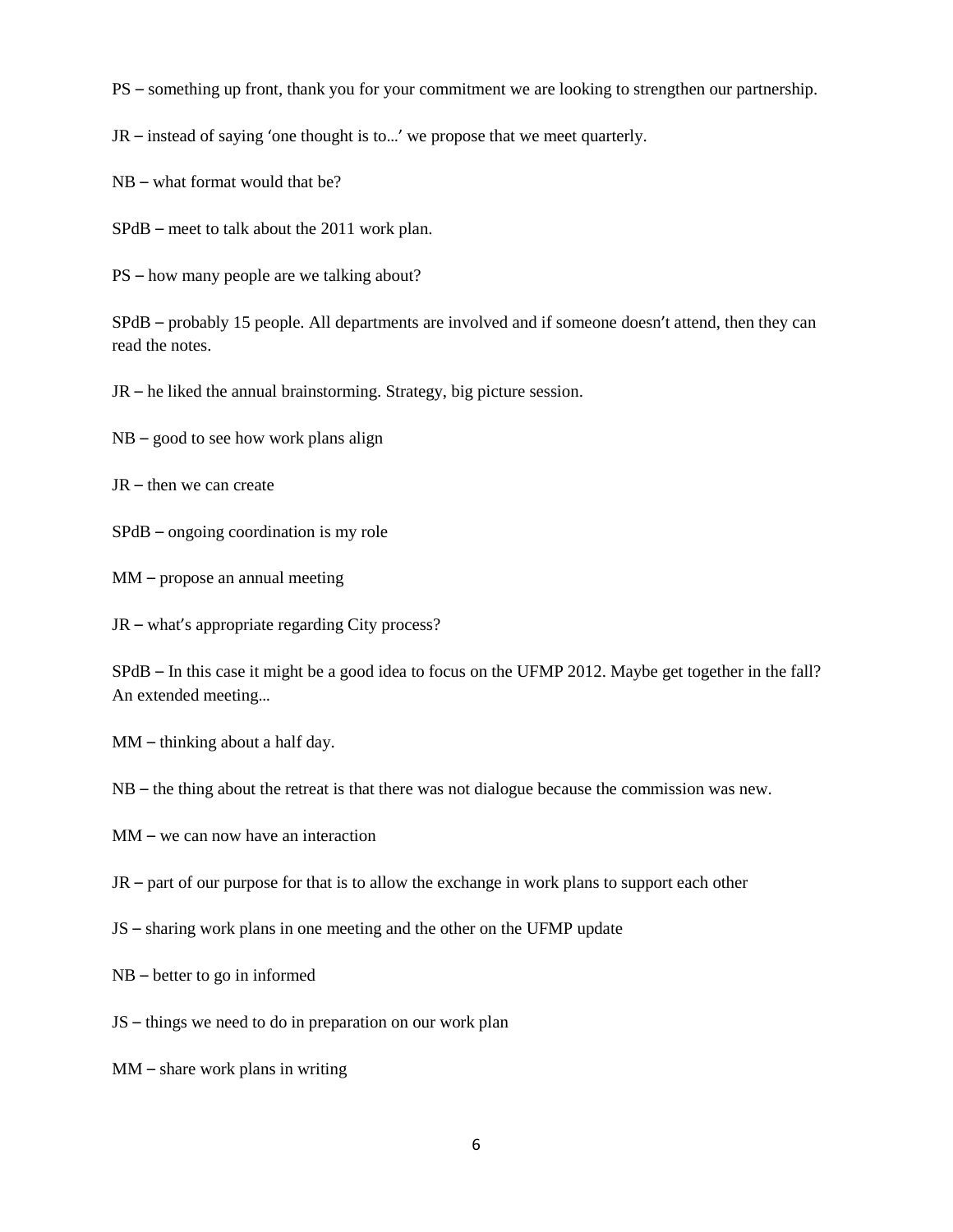SPdB – Everything is geared towards accomplishing the UFMP goals. This brainstorming would be more that information sharing, it's about creating relationships. Relationship building is what's going to strengthen the relationships and create synergies.

MM – Sandra and I will work on a new draft

GB – Opportunity to make it explicit that this is a collective effort to implement UFMP.

### **Public comment**

SZ – reiterate to thinking outside of the box. Taking the initiative and draft an ordinance. What's missing, components and provisions. Momentum depends on who puts the idea forth first. This would give the UFC a stronger position.

Question on the 30% UFMP goal. Heard the presentation done last week. How defensible is the 30% number. What are the assumptions used to arrive at the goal of 30%. If assumptions are presented they can be evaluated. Did they include planting trees in the I-5 corridor working with the State? Did they consider planting in schools?

The issue of trees is very political. What's a livable city. How many trees do you want? Does the public want more or less trees?

He mentioned he was disappointed on a comment made by Commissioner Staeheli regarding telling people that we don't have a canopy goal.

Commissioner Staeheli responded that what SZ said is not what she either said or meant. She told SZ that she cares about this and that we are a city of enforcement and we can't pretend that we are going to make people do something that has not ordinance behind it. (for details hear digital recording).

MO – Ordinance will not mean anything. The only important thing is buy-in. Have public meetings and start the public process. April 29 is Arbor Day – put a public face to the effort.

UFC doesn't have a dynamic leader or vision. He started asking about tree inventory back in 1985. Where are the trees and what's happening to them. Pruning, removal, and planting. Go to parks. Get the details on where the trees are. Ask SDOT where the trees are that they worked on.

## **Next month's agenda items**

\_\_\_\_\_\_\_\_\_\_\_\_\_\_\_\_\_\_\_\_\_\_\_\_\_

We'll include in next week's agenda review of language for recommendation to DPD on % canopy cover goal in the Comp Plan. Approval of letter to IDT. Review of recommendation on shoreline master plan, and ideas for Arbor Day.

PS – add our mission on the agenda so it's clear

## **Adjourn**

Public Input:

**From:** Michael Oxman [mailto:michaeloxman@comcast.net] **Sent:** Tuesday, March 08, 2011 11:44 AM **To:** Harper, Ruth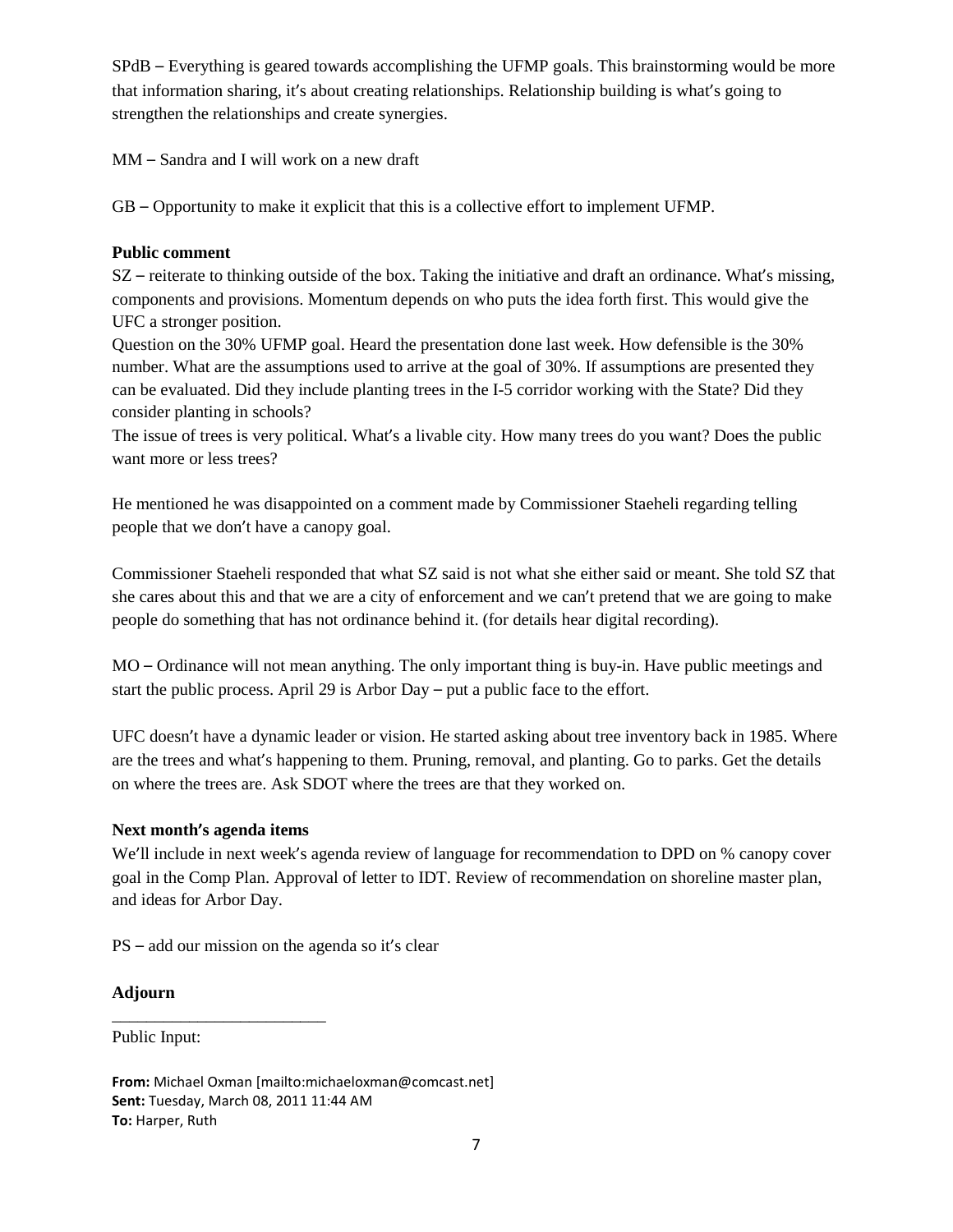**Cc:** Dewald, Shane; PintodeBader, Sandra; Rasmussen, Tom; SeattlePOSA@yahoogroups.com **Subject:** Comments to Freight Advisory Board

Dear Commissioners,

Thanks for the opportunity to address the Seattle Freight Advisory Board. I am a member of a tree advocacy group called SOUFI (Save Our Urban Forest Infrastructure). I am concerned about the sparse urban forest in SODO and other industrial zones. I feel the need to navigate trucks should no longer exclude the presence of a significant tree population.

I hope the Seattle Freight Advisory Board can place an item on the March 15, 2011 agenda to discuss how to achieve an increase in sustainable urban forest canopy cover over industrial districts, while maintaining freight mobility. The 2 primary ways to increase canopy are planting new areas, & maintaining existing trees, shrubs and groundcovers.

<http://www.seattle.gov/sfab/default.htm>

The Seattle Comprehensive Plan states environmental goal D2 of improving quality of life, air quality and land values with a sustainable green canopy occupying 40% of the city's land base. [http://www.seattle.gov/DPD/Planning/Comprehensive\\_Plan\\_Annual\\_Amendments/Proposed2007Amendments/d](http://www.seattle.gov/DPD/Planning/Comprehensive_Plan_Annual_Amendments/Proposed2007Amendments/default.asp) [efault.asp](http://www.seattle.gov/DPD/Planning/Comprehensive_Plan_Annual_Amendments/Proposed2007Amendments/default.asp)

The 2007 Urban Forest Management Plan states that 'Freight Movers' should be consulted prior to developing a picture of where these new trees can be located and maintained to achieve canopy cover of 10% of the land in this management unit. A tree planting goal of 640,000 trees over 30 years was established by this plan. See Chapter 4.7; Table 14; Page 84.

[http://www.seattle.gov/environment/documents/Final\\_UFMP.pdf](http://www.seattle.gov/environment/documents/Final_UFMP.pdf)

A more recent survey of satellite images shows the current amount of planted permeable surface area is only 4.3% of industrial zones.

[http://www.seattle.gov/trees/docs/Tree\\_Canopy\\_Assessment\\_Council\\_EEMU.pdf](http://www.seattle.gov/trees/docs/Tree_Canopy_Assessment_Council_EEMU.pdf)

The Seattle Urban Forestry Commission has recognized this need for adding more than double the amount of landscaping in SODO and other industrial zones. The Urban Forestry Commission has stated that new planting areas available in the industrial districts should be a priority that needs design work, stakeholder awareness, and financial planning to commence before new construction takes place.

[http://www.seattle.gov/trees/docs/Commission\\_minutes/2011%20Minutes/030211%20DRAFT%20meeting%20su](http://www.seattle.gov/trees/docs/Commission_minutes/2011%20Minutes/030211%20DRAFT%20meeting%20summary.pdf) [mmary.pdf](http://www.seattle.gov/trees/docs/Commission_minutes/2011%20Minutes/030211%20DRAFT%20meeting%20summary.pdf)

The land ownership where these changes will occur is on both private property and SDOT right of ways. This will involve a partnership between interested parties. I suggest that the Freight Advisory Board schedule talks with the Urban Forestry Commission to align the positions on how this zone can be transformed from bleak grey concrete to lush green landscape.

<http://www.seattle.gov/trees/UFcommission.htm>

The Seattle ReLeaf program details current efforts to refine Geographic Information System (GIS) databases, planting programs, and public awareness efforts to achieve measurable improvement in sustainability of our green infrastructure.

<http://www.seattle.gov/trees/>

Our group would be happy to provide more information on the process of how these plans were developed. I appreciate your voluntary service to the community.

Arboreally yours,

Michael Oxman 2317 Harbor Ave SW